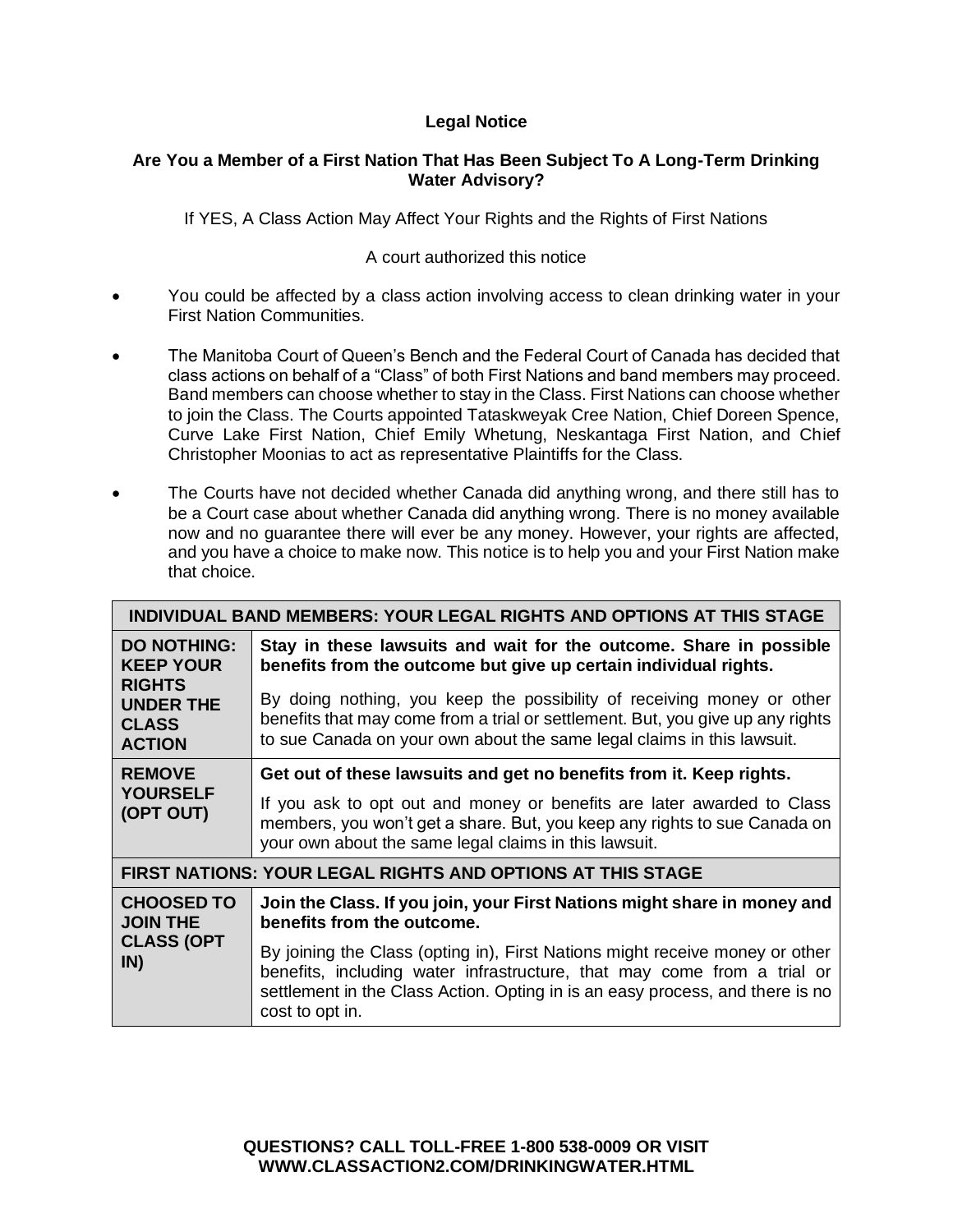| <b>DO NOTHING:</b><br><b>LOSE YOUR</b>            | By doing nothing, your First Nation will lose the possibility of receiving money<br>and other benefits if the Class Action succeeds. |
|---------------------------------------------------|--------------------------------------------------------------------------------------------------------------------------------------|
| <b>FIRST</b><br><b>NATION'S</b><br><b>RIGHTS</b>  | If First Nations do not join the Class (opt in) and money or benefits are later<br>awarded, your First Nation won't share in those.  |
| <b>UNDER THE</b><br><b>CLASS</b><br><b>ACTION</b> | By not opting-in, your First Nation may keep any rights to sue Canada about<br>the same legal claims in this litigation.             |

- Lawyers must prove the claims against Canada at a trial or a settlement must be reached. If money or benefits are obtained you will be notified about how to ask for your share.
- Your options are explained in this notice. To be removed from the litigation, individual band members must ask to be removed by **March 29, 2021**. To join the Class Action, First Nations must send their opt in notice no later than 120 days before Class members' claims are to be determined.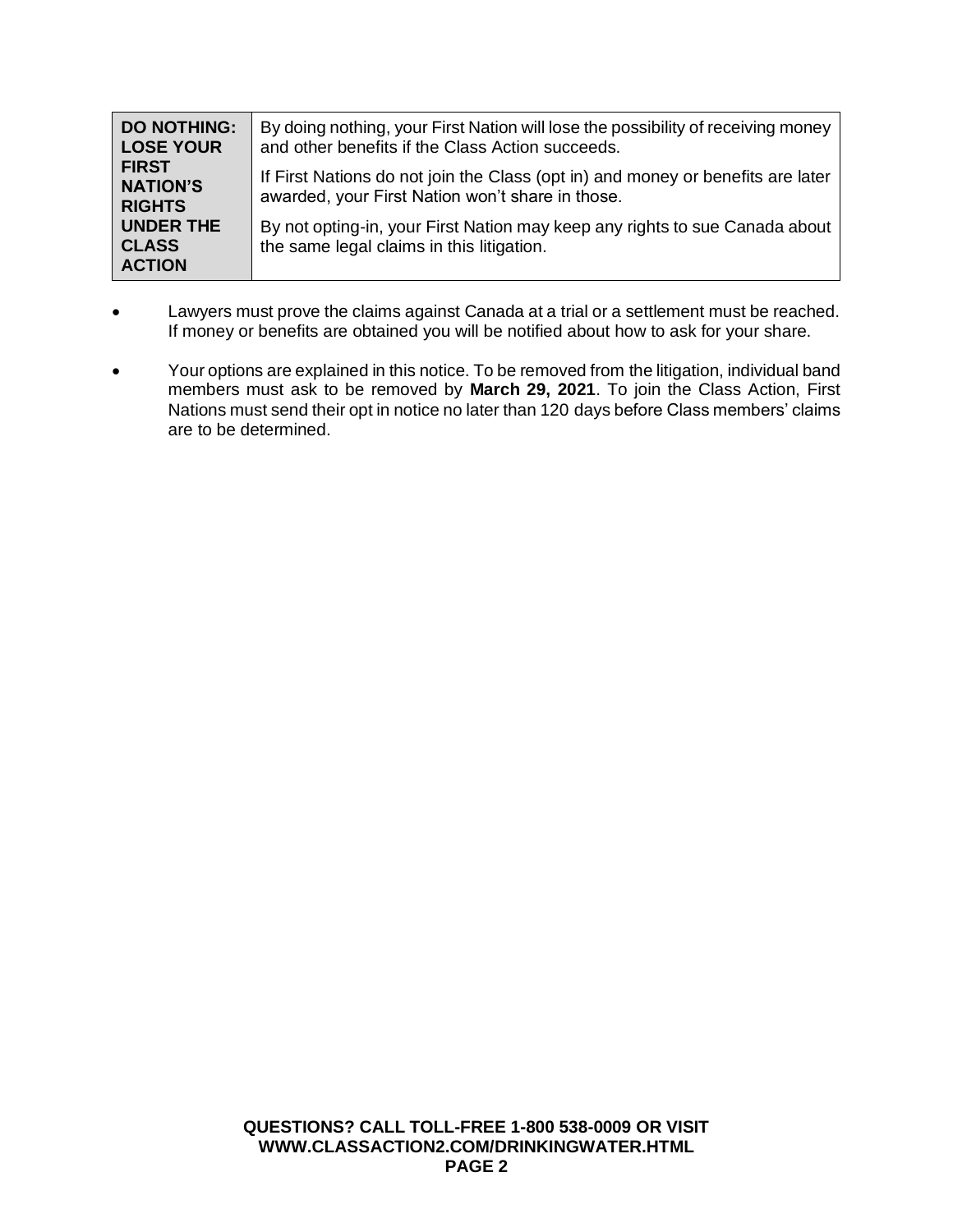| <b>WHAT THIS NOTICE CONTAINS</b>                                                        |          |  |
|-----------------------------------------------------------------------------------------|----------|--|
| <b>BASIC INFORMATION</b>                                                                | Page 4-5 |  |
| 1. Why was this notice issued?                                                          |          |  |
| 2. What is this litigation about?                                                       |          |  |
| Why are these class actions?<br>3.                                                      |          |  |
| Who is a member of the Class?<br>4.                                                     |          |  |
| What are the Plaintiffs asking for?<br>5.                                               |          |  |
| Is there any money available now?<br>6.                                                 |          |  |
| <b>YOUR RIGHTS AND OPTIONS</b>                                                          | Page 5   |  |
| 7. What happens if I do nothing?                                                        |          |  |
| What if I don't want to be in the Class?<br>8.                                          |          |  |
| THE LAWYERS REPRESENTING YOU                                                            | Page 6   |  |
| 9. Do I have a lawyer in the case?                                                      |          |  |
| 10. How will the lawyers be paid?                                                       |          |  |
| <b>A TRIAL</b>                                                                          | Page 7   |  |
| 11. How and when will the Court decide who is right?                                    |          |  |
| 12. Will I get money after the trial?                                                   |          |  |
| <b>GETTING MORE INFORMATION</b>                                                         | Page 7   |  |
| 13. How do I get more information? How to I get this information to people who need it? |          |  |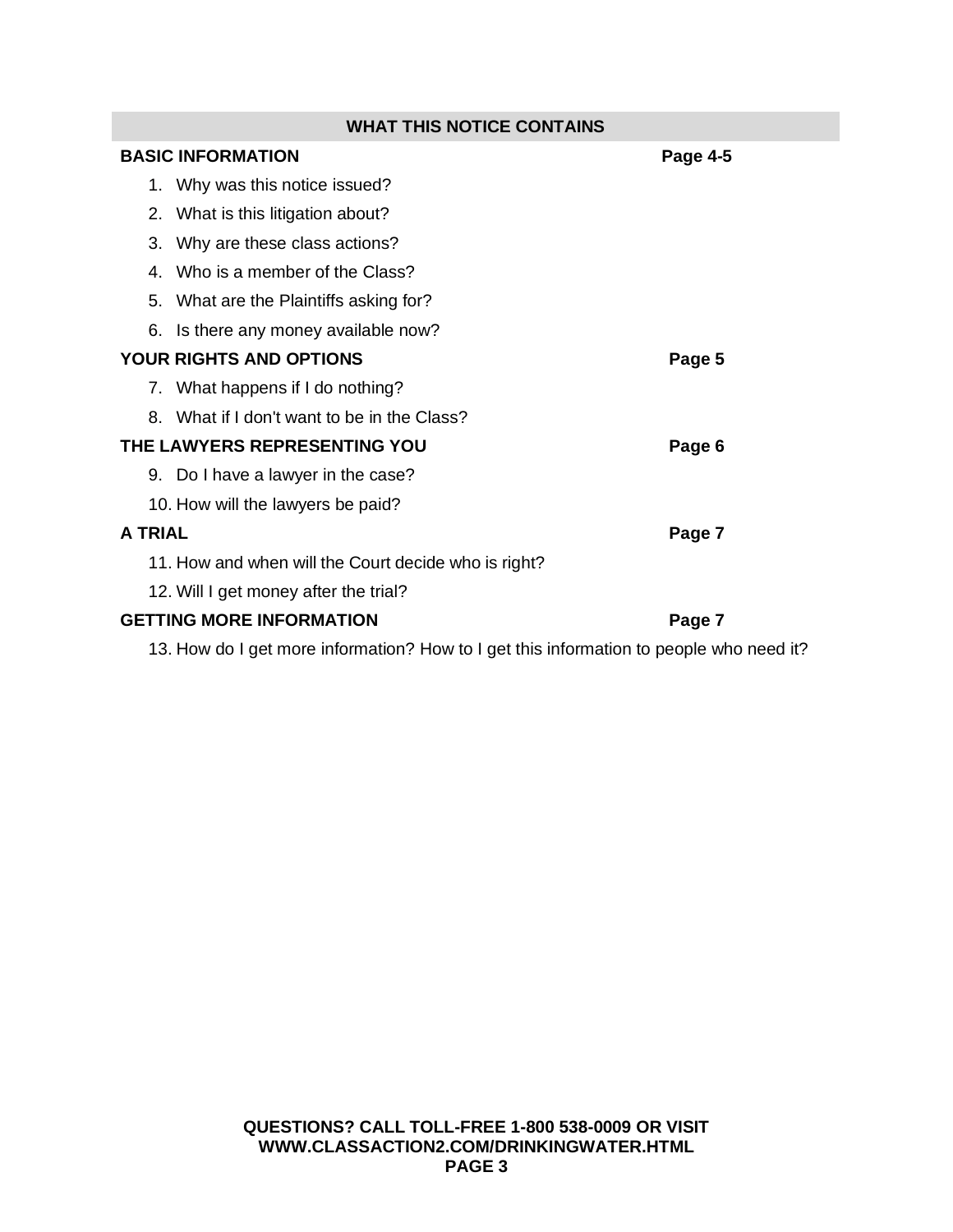### **1. Why is there a notice?**

Courts have "certified" Class Actions. This means that the lawsuits meets the requirements for class actions and may proceed to trial. If you are included, you may have legal rights and options before the Courts decide whether the claims being made against Canada on your behalf are correct. This notice attempts to explain all of these things.

Chief Justice Joyal of the Manitoba Court of Queen's Bench is currently overseeing the case known as *Tataskweyak Cree Nation and Chief Doreen Spence v. Canada*. Justice Favel of the Federal Court of Canada is currently overseeing the case known as *Curve Lake First Nation, Chief Emily Whetung, Nesktanaga First Nation, and Chief Christopher Moonias v. Canada*. The persons who sued are called the Plaintiffs. Canada is the Defendant. A link to the latest version of the Statement of Claim (the legal document that makes the allegations against Canada) can be found the found there:

https://www.mccarthy.caten/class-action-litigation-drinking-water-advisories-first-nations-0

### **2. What is this litigation about?**

These Class Actions assert that Canada breached its obligations by failing to ensure that First Nations communities had adequate access to clean drinking water. The Class Actions also assert that members of these communities and the communities themselves were harmed emotionally, physically, financially, and spiritually. The Class Actions assert that Canada has breached its fiduciary duties, its duty of care, and the *Charter of Rights and Freedoms*. The Courts have not decided (and Canada has not admitted) that any of these assertions are true. If there is no settlement with Canada, the Plaintiffs will have to prove their claims in Court.

**If you are having a difficult time dealing with these issues, or have questions about the Class Action, you can send an email to drinkingwater@classaction2.com or call 1 (800) 538-0009 for assistance.**

#### **3. Why is this a class action?**

In a class action, the "representative plaintiffs" (in this case, Tataskweyak Cree Nation, Chief Doreen Spence, Curve Lake First Nation, Chief Emily Whetung, Nesktanaga First Nation, and Chief Christopher Moonias) sued on behalf of individual band members and First Nations who have similar claims. All of these individual band members are part of the "Class" or "Class Members", as are First Nations who choose to join the Class Action. The Court resolves the issues for all Class Members in one case, except (in the case of individual band members) for those who remove themselves from (opt out of) the Class and (in the case of First Nations) for those that do not join (opt into) the Class Action.

## **4. Who is a member of the Class?**

The Class includes and excludes the following:

All persons, other than "Excluded Persons" who:

#### **QUESTIONS? CALL TOLL-FREE 1-800 538-0009 OR VISIT WWW.CLASSACTION2.COM/DRINKINGWATER.HTML PAGE 4**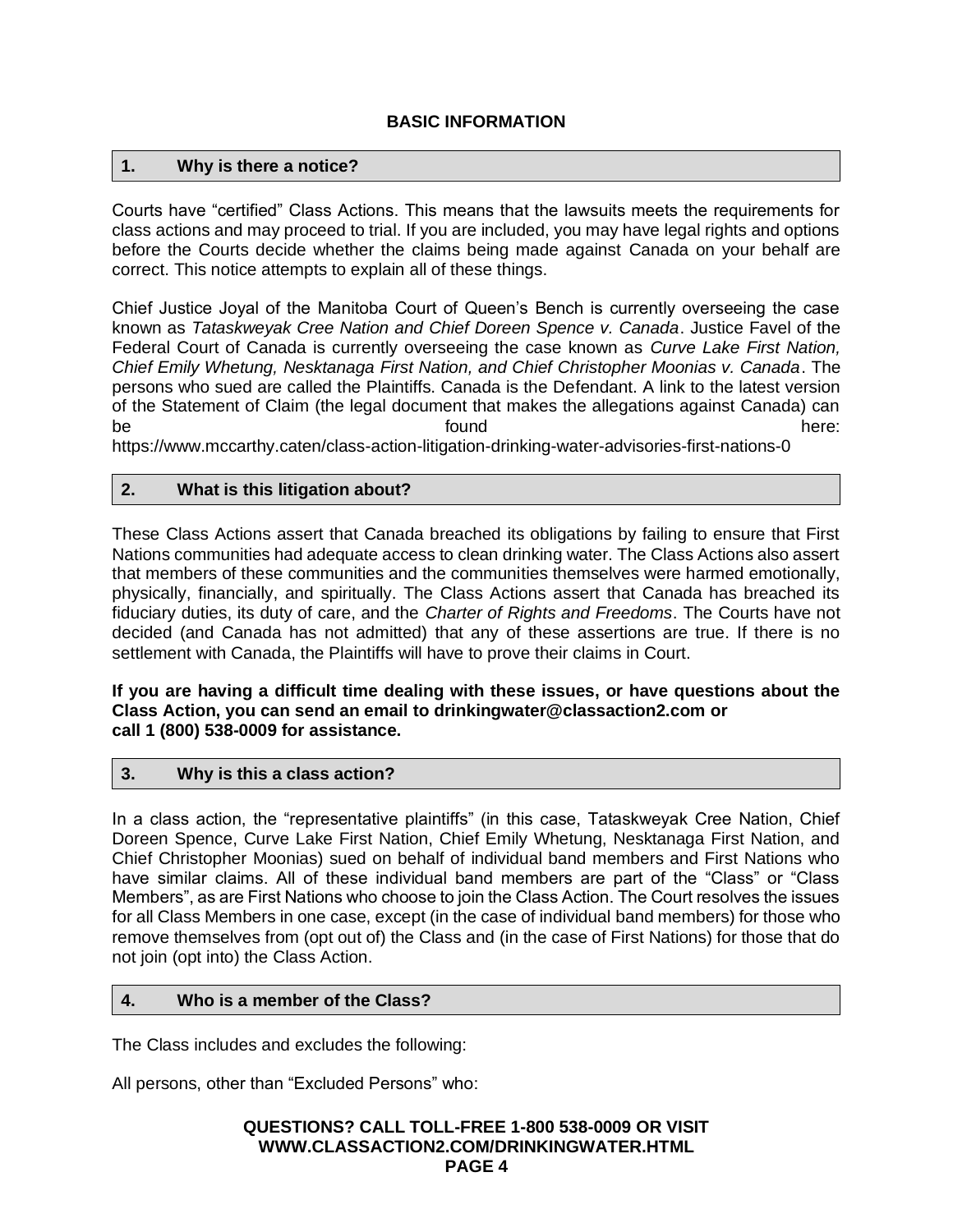- (i) are members of a band, as defined in subsection 2(1) of the Indian Act, R.S.C. 1985, c, I-5 ("**First Nation**"), the disposition of whose lands is subject to that Act or the *First Nations Land Management Act*, S.C. 1999, c. 24 ("**First Nations Lands**"), and whose First Nations Lands were subject to a drinking water advisory (whether a boil water, do not consume, or do not use advisory, or the like) that lasted at least one year from November 20, 1995 to present ("**Impacted First Nations**");
- (ii) were not dead two years prior to the commencement of this action (that is, by November 20, 2017); and
- (iii) ordinarily resided in an Impacted First Nation while it was subject to a drinking water advisory that lasted at least one year; and
- (iv) Tataskweyak Cree Nation, Curve Lake First Nation, Neskantaga First Nation, and any other Impacted First Nation that elects to join this action in a representative capacity ("**Participating Nations**").

"**Excluded Persons**" are members of Tsuu T'ina Nation, Sucker Creek First Nation, Ermineskin Cree Nation, the Blood Tribe, Okanagan Indian Band, and Okanagan Indian Band and Michael Darryl Isnardy.

## **5. What are the Plaintiff asking for?**

The Plaintiffs are asking for money and other benefits for the Class, including water infrastructure. The Plaintiffs are also asking for legal fees and costs, plus interest.

#### **6. Is there any money available to Class Members now?**

No money or benefits are available now because the Court has not yet decided whether Canada did anything wrong, and the two sides have not settled the case. There is no guarantee that money or benefits will ever be obtained. If money or other benefits become available, notice will be provided about how to ask for your share.

## **YOUR RIGHTS AND OPTIONS**

Individual band members must decide whether to stay in the Class, and you have to decide this by **March 29, 2021**. First Nations must decide whether they want to join the class by **no later than 120 days before the Class members' claims are determined**.

## **7. What happens if I do nothing at all? What happens if the First Nation does nothing at all?**

**Individuals Band Members:** if you do nothing, you will automatically remain in the Class Action. You will be bound by all Court orders, good or bad. If any money or other benefits are awarded, you may need to take action after notice to you to receive any benefits.

**First Nations:** First Nations must choose to join the Class Action to receive the potential benefits and to be bound by all Court orders, good or bad.

#### **QUESTIONS? CALL TOLL-FREE 1-800 538-0009 OR VISIT WWW.CLASSACTION2.COM/DRINKINGWATER.HTML PAGE 5**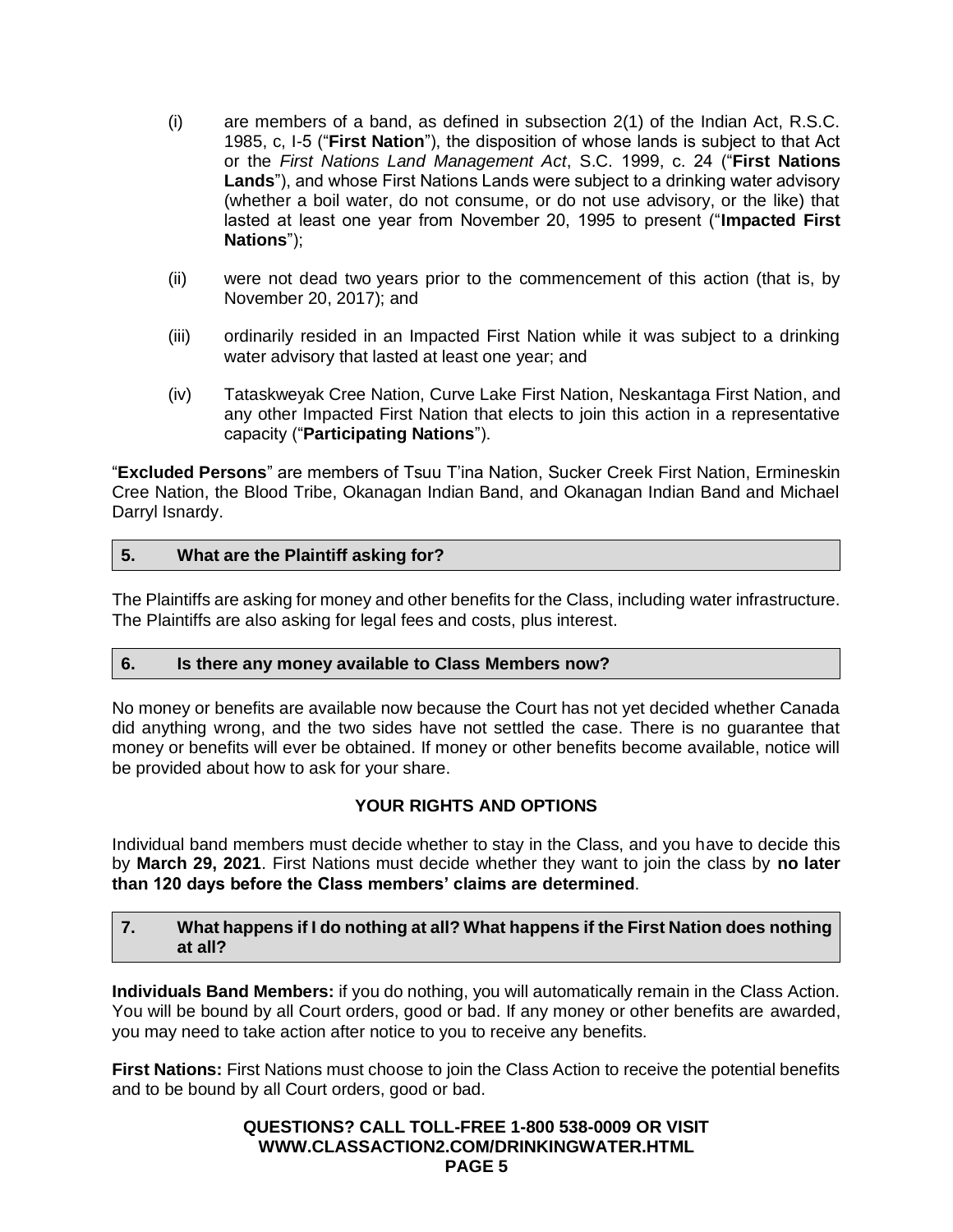### **8. What if I don't want to be in the Lawsuit? What if a First Nation wants to join the Lawsuit?**

**Individual Band Members:** If you do not want to be in the lawsuit, you must remove yourself-this is referred to as "opting out." If you remove yourself, you will not receive any benefit that may be obtained from the Class Action. You will not be bound by any Court orders and you keep your right to sue Canada as an individual regarding the issues in this case.

To remove yourself, send a communication that says you want to be removed from the Class in *Curve Lake First Nation, Chief Emily Whetung, Neskantaga First Nation, and Chief Christopher Moonias v. Canada* Court File No. CI-19-01-2466. Include your name, address, telephone number, and signature. You can also get an Opt Out Form at [www.classaction2.com/drinkingwater.html.](http://www.classaction2.com/drinkingwater.html) You must deliver your removal request by **March 29, 2021** to: CA2 Inc., 9 Prince Arthur Avenue, Toronto, Ontario M5R 1B2.

Email [drinkingwater@classaction2.com](mailto:drinkingwater@classaction2.com) or call 1 (800) 538-0009 if you have any questions about how to get out of the Class Action.

**First Nations:** First Nations that wish to join the Class Action and assert claims on behalf of their band or community must take action to join-this is referred to as "opting in." To opt in, or to seek more information, please contact Class Counsel and ask for Class Counsel Stephanie Willsey (toll free: 1-877-244-7711 or swillsey@mccarthy.ca) or Kevin Hille at khille@oktlaw.com or (416) 598-3694. **Requests by First Nations to opt in must be sent no later than 120 days before Class members' claims are determined.**

## **THE LAWYERS REPRESENTING YOU**

#### **9. Do Individual Band Members have a lawyer in the case?**

Yes. The Court has appointed McCarthy Tétrault LLP and Olthuis Kleer Townshend LLP to represent you and other Class Members as "Class Counsel." You will not be charged legal or other fees or expenses for these lawyers. If you want to be represented by another lawyer, you may hire one to appear in Court for you at your own expense.

## **10. How will the lawyers be paid?**

Class Counsel will only be paid if they win judgement or if there is a settlement. The Court has to also approve their request to be paid. The fees and expenses could be deducted from any money obtained for the Class, or paid separately by the Defendant.

# **A TRIAL**

## **11. How and when will the Court decide who is right?**

If the Class Action is not dismissed or settled, the Plaintiffs must prove their claims at a motion for summary judgement or a trial that will take place in Ottawa, Ontario. During the motion or trial, the Court will hear all of the evidence, so that a decision can be reached about whether the Plaintiffs or Canada is right about the claims in the Class Action. There is no guarantee that the Plaintiffs will win any money or benefits for the Class.

### **QUESTIONS? CALL TOLL-FREE 1-800 538-0009 OR VISIT WWW.CLASSACTION2.COM/DRINKINGWATER.HTML PAGE 6**